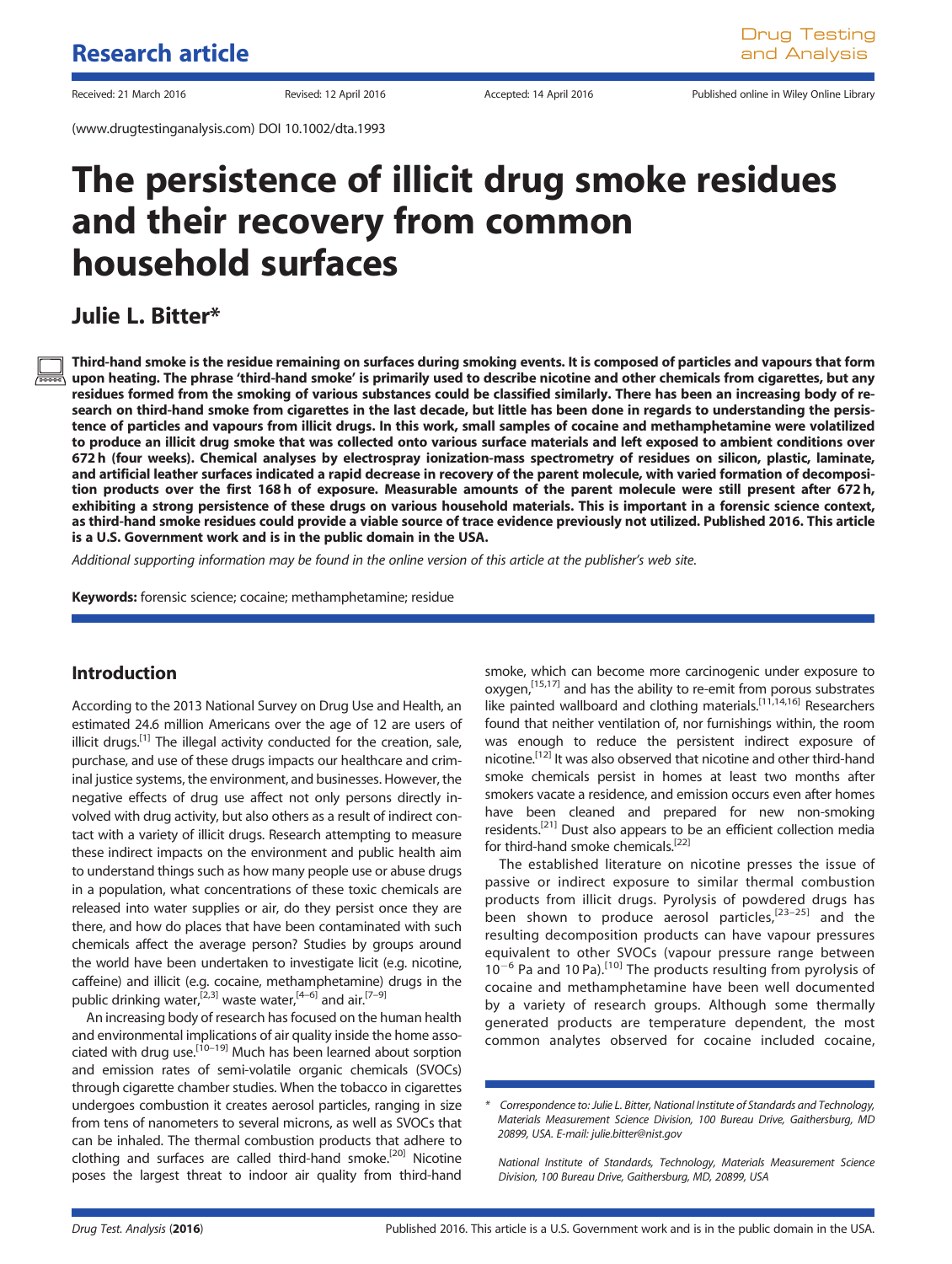anhydroecgonine methylester (methylecgonidine), and benzoic acid.<sup>[24,26-30]</sup> Some other less frequently identified fragment ions were methyl cycloheptatriene carboxylates,<sup>[27,28]</sup> norcocaine, cocaethylene,<sup>[29]</sup> methyl benzoate, and Nmethylbenzamide.<sup>[27]</sup> Methamphetamine, by nature of its chemical structure and lability, produces many thermal decomposition products besides methamphetamine. These analytes of interest include amphetamine-like structures (amphetamine, dimethylamphetamine, benzylethyltrimethylammonium),[31] various substituted benzenes (benzene, toluene, ethylbenzene, styrene, methylstyrene, cumene, propyl benzene, allylbenzene, 1-phenylpropene, and phenylacetone),[29–31] and multi-ring aromatics (bibenzyl<sup>[29]</sup> and 3-methylisoquinoline<sup>[31]</sup>).

Indirect exposure to these decomposition products is directly related to the presence and persistence of third-hand smoke residues remaining from smoking illicit drugs within occupied spaces. Work from the State Department<sup>[32]</sup> examined effects of opium abuse on women and children in homes in Afghanistan. Findings showed significantly high concentrations of morphine and codeine in biological samples, bedding, utensils, and toys. Researchers investigating methamphetamine have shown similar results to that of the opium study, where residues can accumulate on clothing, blankets, walls, and even the oils in skin just from coming into contact with the smoke and the residues it leaves behind.<sup>[33–35]</sup> Reemission of persistent methamphetamine contamination and similar chemicals from painted walls has been observed.<sup>[35]</sup> and would be a risk factor in places where smoking or manufacturing of methamphetamine have taken place.

The persistent nature that makes smoke residues an environmental concern also makes them a potentially useful source of trace evidence in forensic investigations. Trace detection of illicit drugs is a necessary part of many criminal investigations. Much research is done to aid forensic science as a discipline. Topics such as fragmentation pathways of molecules,<sup>[27,36,37]</sup> effects of adulterants and solvents, $^{[38-40]}$  and the ability to detect drugs in various  $media<sup>[41,42]</sup>$  increases understanding of how drugs react under different conditions while also improving detection during analysis in the laboratory. Some researchers are developing techniques that can be utilized for robust analysis of trace drugs in the near future  $including$  ambient ionization strategies<sup>[43–46]</sup> and Raman spectroscopy.[47,48] Both techniques exhibit plausibility for ease of use and eventual deployment in the field. Lastly, research on the practical use of current analysis techniques for examining realworld samples is vital to improving forensics. Studies that investigate samples confiscated from airports and border patrol locations,<sup>[49–51]</sup> or recovery methods to test the remediation of clandestine methamphetamine labs<sup>[52-54]</sup> would be examples of such practical uses.

The goal of this preliminary study was to begin understanding the chemical and physical characteristics of illicit smoke residues, and determine if recovery of these residues from surfaces was both practical and useful for forensic trace detection. Small deposits of cocaine freebase and methamphetamine hydrochloride were heated to volatilization and collected onto four different substrate materials with the intention of mimicking smoke depositing onto household surfaces. A persistence study was performed to evaluate and identify what chemicals were being produced after being thermally volatilized, how exposure to an ambient atmosphere affected the recovery of these smoke residues, and how the chemistry changed over a specified period of time. Samples were also examined to determine if there were any specific chemical or physical markers present that could determine any noteworthy differences

from unsmoked powders. Though no specific markers were positively identified in this investigation, the persistence of drug residues on both model and realistic surfaces helped improve understanding on the relevance that these smoke residues may have as a form of trace evidence.

## Materials and methods

## Illicit drugs and standards

Powdered methamphetamine hydrochloride (Lot #: 098 K0693, purity 100%) and cocaine hydrochloride (Lot #: 028 K1165, purity 98.3%) were purchased from Sigma-Aldrich (St Louis, MO, USA). A known mass of the powdered drug was weighed out and dissolved in 1 mL of solvent (Optima liquid chromatography-mass spectrometry (LC-MS) grade water from Fisher Scientific (Pittsburgh, PA, USA) for methamphetamine, Photrex Reagent grade acetone from J. T. Baker for cocaine) to make drug standard solutions. The methamphetamine hydrochloride was used as received and without any further purification. The cocaine hydrochloride was first converted to its freebase form using a slight variation of a method described elsewhere.[55] Details of the method used in this work can be found in the Supporting Information.

Deuterated certified reference materials, methamphetamine-D5 (1 mg/mL in methanol) and cocaine- $D_3$  (1 mg/mL in acetonitrile), were purchased from Cerilliant (Round Rock, TX, USA) and used as internal standards. Each deuterated standard was diluted to nominally 1 μg/mL using LC-MS grade methanol (Fisher Scientific, Pittsburgh, PA, USA). These were subsequently used to create approximately 250 mL of a 10 ng/mL deuterated internal standard in methanol, which was used for the extraction of all aerosol samples, as well as the creation of calibration curves.

## Substrates

Four different substrates were used during the course of these experiments. Round, pre-cleaned silicon wafers (diameter 2.54 cm, single-sided polish) were purchased from Virginia Semiconductor, Inc. (Fredericksburg, VA, USA) and used as received. These wafers were chosen to represent an ideal smooth surface for their ease of imaging and removal of captured aerosols. Blue acrylonitrile butadiene styrene (ABS) plastic, green paper-backed plastic laminate, and tan artificial leather were used to simulate surfaces often found in homes and vehicles (e.g. credit cards, countertops, and car seats or sofas) to examine more realistic evidence collection. Round, 2.54 cm diameter tokens were cut from these three substrates in order to standardize surface area across all samples. The plastic, laminate, and artificial leather were all cleaned prior to use by sonication in a beaker with isopropanol (Certified ACS Plus, Fisher Scientific, Pittsburgh, PA, USA) to remove any adventitious carbon and excess dirt from the surfaces. In the case of the artificial leather, sonication in isopropanol also helped extract excess dye molecules from the leather backing that could have interfered with the mass spectrum signal.

#### Aerosol generation and collection

Drug samples for volatilization to aerosols were prepared by taking the stock drug standards and pipetting an aliquot onto a cleaned and heat pretreated aluminium dish to yield an approximate 500 μg total mass of drug to be sampled. Aerosol generation was performed inside an enclosed acrylic container within a biosafety cabinet with front downdraft flow to eliminate the escape of any drug vapours from the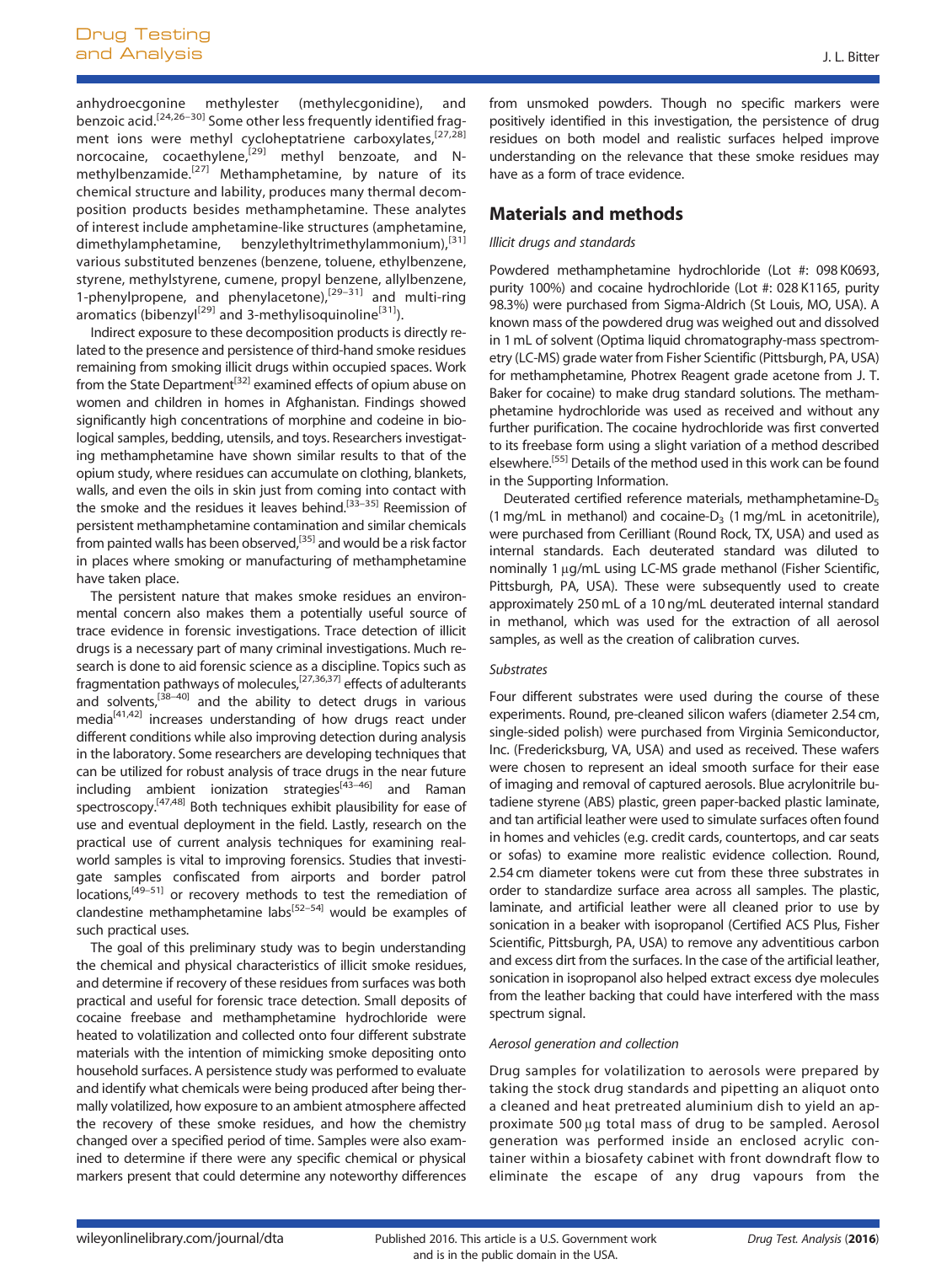experiment. Sampling was completed either passively or dynamically. Passive collection comprised the majority of samples collected during this study, where any vapours that were lifted through a condensing tube by convection were collected onto the various substrates. These samples were used to measure the persistence of drug residues on different substrates while being exposed to ambient environmental conditions (22 °C  $\pm$  1 °C, 1.01  $\times$  10<sup>5</sup> Pa, and 16 % RH  $\pm$  2 %) over the course of four weeks (672 h). Dynamic aerosol collection was performed using an MSP Corporation Micro-Orifice Uniform Deposit Impactor (MOUDI) (Shoreview, MN, USA) to learn about the size of the aerosol particles being generated during volatilization. A detailed description of each sampling method, as well as results from dynamic particle sizing experiments, can be found in the Supporting Information.

## Sample extraction

Each token was extracted using methanol containing 10 ng/mL of the appropriate deuterated internal standard (IS). Extraction of the hard substrate tokens (silicon, plastic, laminate) was completed by placing the token into a 25 mL beaker with 1 mL of IS. The tokens were then agitated by hand for 10s to remove any drug particles/vapours collected on the surface. The solvent was then removed from the beaker and placed into a 1.5 mL amber glass screw cap vial for analysis. Since the artificial leather could not be submerged without the possibility of extracting any remaining loose dye molecules or losing solution to absorption by the leather, a glass fibre filter (Whatman, 47 mm, grade GF/A) was cut into 1.27 cm squares and wet with 100 μL of plain methanol. The leather was then wiped thoroughly and the filter placed into a 1.5 mL conical centrifuge tube with 0.5 mL of plain methanol. The tubes were centrifuged at 1047 rad/s for 3 min, after which the solvent was removed and placed into a 1.5 mL amber glass screw cap vial. The vials were left uncapped in the back of the fume hood to evaporate to dryness, usually overnight. A 1 mL aliquot of IS was then added to the vial. Extraction efficiency analyses were conducted by depositing a known amount of analyte onto the surface of each of the four substrate tokens and the glass vials used for collection and storage, then performing the same extraction procedures as with the volatilized samples (details in Supporting Information).

## Electrospray ionization-mass spectrometry

Samples analyzed by mass spectrometry were diluted prior to injection by diluting 50 μL of the residue sample up to 500 μL total volume using IS. Chemical analysis was primarily performed using a JEOL AccuTOF JMS T100LP mass spectrometer (JEOL USA, Peabody, MA, USA) equipped with an electrospray ionization source (ESI-MS) operated in positive ionization mode. The protonated molecular ions,  $[M + H]^{+}$ , were selectively monitored for the drug and the internal standard ( $m/z$  304 and  $m/z$  307 for cocaine, and  $m/z$  150 and  $m/z$  155 for methamphetamine). In addition, major decomposition products such as benzoylecgonine (m/z 290) from cocaine, and the 1-phenylpropane and benzyl carbocations (m/z 119 and 91, respectively) from methamphetamine were identified. Calibration curves ranging from 0 ng/mL to 500 ng/mL were constructed from standard solutions made from the powdered drugs used for experiments, and diluted serially with 10 ng/mL IS. The extract from each sample token (three for each time point) was analyzed using 5 injections to yield 15 data points for each time point, from which averages and standard deviations/errors were obtained.

#### Infrared spectroscopy

Samples of drug smoke were also collected onto low emission MirrIR slides (Kevley, Chesterland, OH, USA) by volatilizing a small quantity of powder directly under the slide to produce a visible residue. These slides were examined immediately following collection, and then over the next 672 h to observe any changes that may corroborate the ESI-MS time study data. The residues were analyzed using a Smiths IlluminatIR II infrared microscope (Smiths Detection, Edgewood, MD, USA). An attenuated total reflectance (ATR) objective with a diamond crystal was used, averaging signal from a 100 μm  $\times$  100 μm scanned area 128 times with 8 cm<sup>-1</sup> resolution. Images of the area to be scanned were also captured with a 10× objective in brightfield.

#### Scanning electron microscopy

Drug smoke deposits were collected onto silicon wafers, both passively and dynamically, for analysis by electron microscopy to identify the physical structures that compose the volatilized drug sample. Samples volatilized onto individual substrate tokens were exposed to the same ambient laboratory conditions as those for extraction (from 0h to 168 h), but instead were examined using scanning electron microscopy (SEM). Individual tokens were used for each exposure time, and were not reused after imaging because interaction with the electron beam may induce damage to the sample. SEM was performed with an FEI Quanta 200 F environmental scanning electron microscope (Hillsboro, OR, USA) that uses a field emission gun operating in high vacuum mode. Secondary electron images were captured with a beam energy of 5 kV and spot size of 3, using an integrated capture mode.

## Results and discussion

## Cocaine and methamphetamine persistence on a model surface

Chemical analysis to obtain the mass of cocaine and methamphetamine from a sample of drug smoke residue was performed with ESI-MS. The extracted mass is that which was determined from each diluted sample, adjusted for dilution errors. These extracted masses were then back calculated using extraction efficiencies to reveal the actual *deposited mass* of drug on a given substrate. The calculated deposited masses from model silicon wafers are plotted in Figure 1. The inset plots in 1A (cocaine) and 1B (methamphetamine) magnifies the first 24 h of time spent exposed to the ambient atmosphere for each drug examined. Figure 1 exhibits, on average, a rapid decay in the recovered mass calculated from the observed signal beginning in the first 24 h. An almost steady state was reached after approximately 48 h to 72 h. Detection of the parent drug molecule for cocaine and methamphetamine was still viable after 672h of exposure to ambient laboratory conditions, with some extracted masses measuring as low as 1.5 ng.

Some common decomposition products were also identified in all of the silicon samples examined. For cocaine, the protonated ion m/z 290 corresponding to benzoylecgonine (BE) exhibited a rise in integrated intensity with respect to the internal standard over the first 72 h of exposure (Figure 2A, red data points). The temporal data pointed to a formation and increase of BE even as the signal from  $m/z$  304 decreased over the same time period. This suggests that the product was progressively formed as a result of exposure to the atmosphere, most likely undergoing hydrolysis of the methyl ester as is often seen in the metabolism of cocaine.<sup>[56]</sup> As the  $m/z$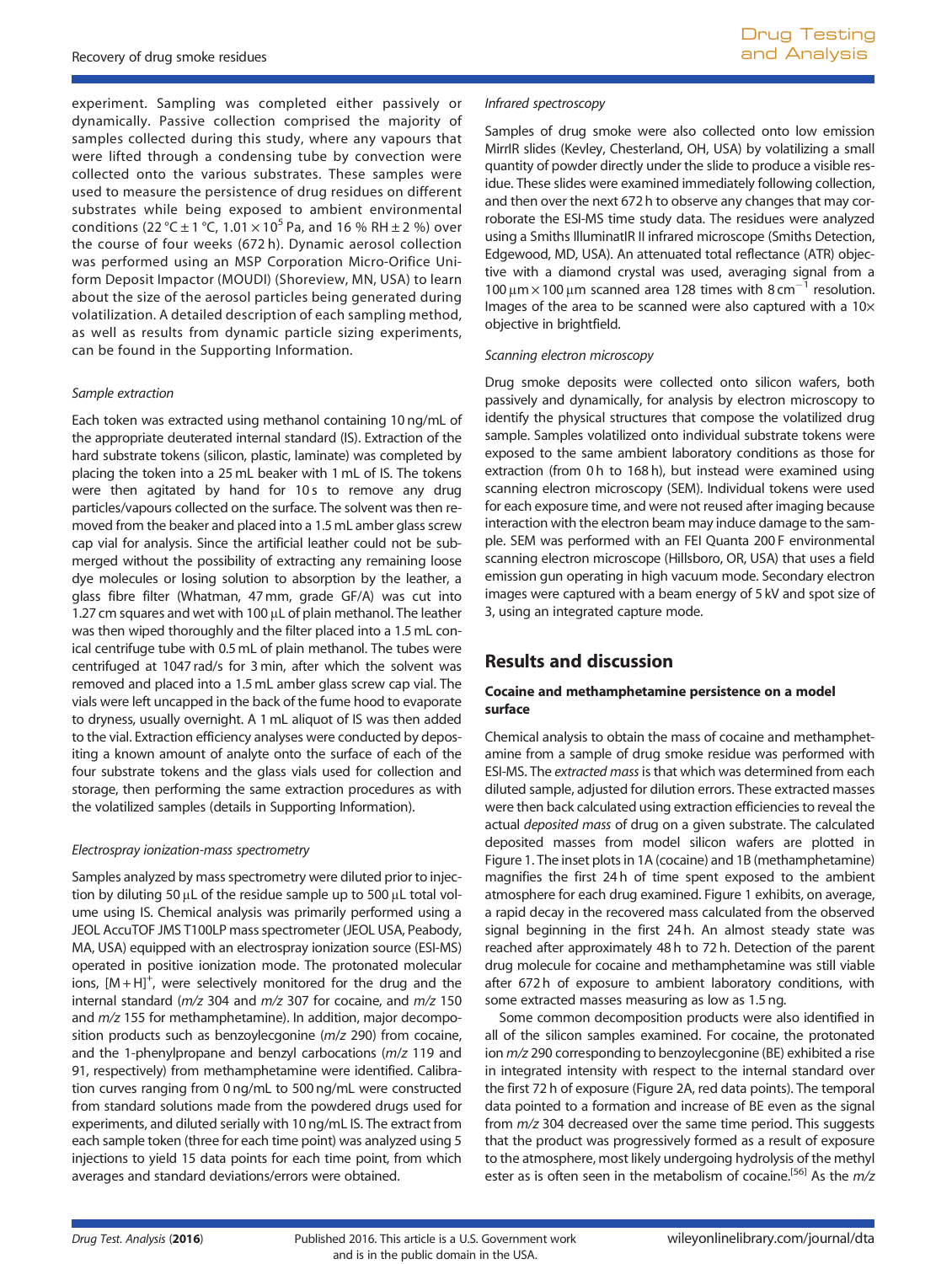

Figure 1. The calculated average masses of cocaine (A) and methamphetamine (B) recovered from silicon wafers, which were extracted and analyzed by ESI-MS. Each data point for a given exposure time is the resulting average from the extractions of three individual tokens. Each extraction was injected 5 times to produce a total of 15 measurements. The error bars represent the standard error of these 15 measurements. Inset is a plot illustrating in higher detail the first 24 h of exposure time.

290 intensity began to decrease, ecgonidine, the major fragment and common metabolite of BE ( $[M + H]^{+}$  m/z 168), was not detected in any of the samples. An interesting observation was that neither of the two most common fragment ions, anhydroecgonine methylester or benzoic acid,<sup>[24,26–30]</sup> were detected by this method. Competitive ionization between the cocaine molecules, internal standard molecules, and the various decomposition products was believed to be the main cause for not detecting their presence. This competition, as well as a constantly varying ratio of cocaine to BE in volatilized samples, prevented any attempts to quantify benzoylecgonine concentrations.

Methamphetamine exhibited two major decomposition product peaks at m/z 119 and m/z 91. Both of these ions were identified in experimental sample spectra as well as in the spectra from standard



Figure 2. The averaged integrated intensity of the parent molecular ion is presented as a ratio to the internal standard (black-filled circles) on the left yaxis. This is compared to the averaged integrated intensity resulting from the decomposition product(s) presented as a ratio to the internal standard (red open squares and blue open triangles) on the right y-axis for cocaine (A) and methamphetamine (B) from 0 h to 672 h of exposure time. In (A) cocaine is compared to the major product benzoylecgonine, and in (B) methamphetamine is compared to the two products 1-phenylpropane (squares) and benzyl (triangles). Lines have been drawn connecting data points to assist the eye. The error bars represent the standard error of 15 measurements.

calibration curve solutions. The literature suggests that the  $m/z$  119 ion originates from a protonated 1-phenylpropene, allylbenzene, or methylstyrene molecule.<sup>[29–31]</sup> However, since there is no chromatographic separation, the signal here could result from a contribution of all three fragments. The peak at  $m/z$  91 is most likely a benzyl carbocation fragment remaining from toluene losing a hydrogen. Upon measuring these two fragment ions in the standards, m/z 91 exhibited a relatively constant integrated area equaling 3.5% of the m/z 150 area for concentrations of 5 ng/mL to 100 ng/mL, whereas  $m/z$  119 was not detectable in the lower concentrations and did not trend in a similarly consistent manner. Like BE, competitive ionization prevented quantification of the decomposition products in experimental samples. Changes in the products' integrated intensity compared to that of  $m/z$  150 from silicon experiments (Figure 2B) showed a marginally slower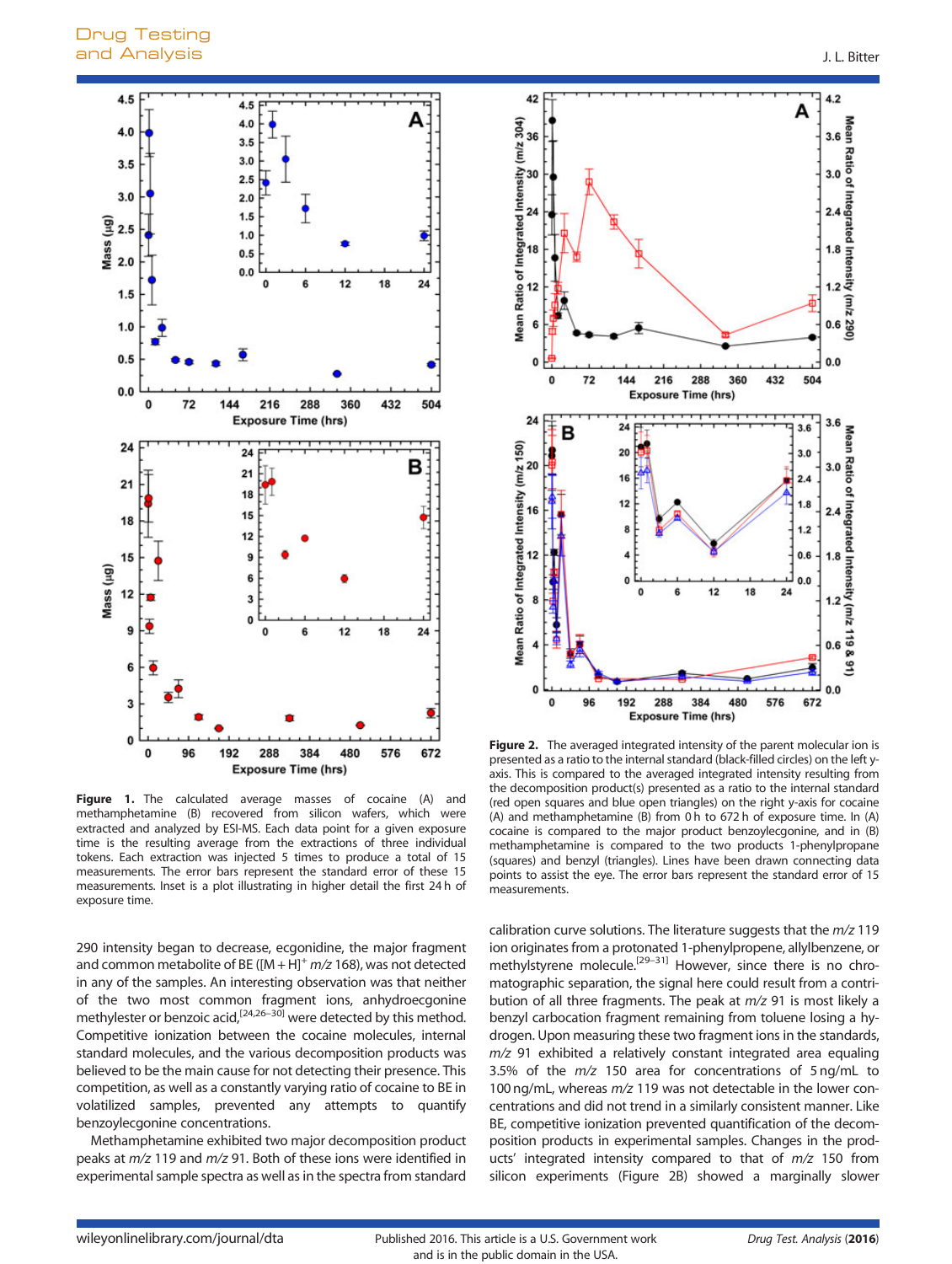decrease in the products. Upon examining the ratio of  $m/z$  91 to  $m/z$  150, a very slight increase with time could be seen, which could be the result of a small amount of product formation by exposure as well as by ionization. Aside from these fragments, no other characteristic peaks (e.g. benzene, amphetamine) were observed.

The decomposition products from cocaine and methamphetamine exhibited very different trends over the course of several weeks' exposure to ambient laboratory conditions. The exact reasoning for this is currently not known, but is most likely related to the chemical nature inherent to each compound. For example, the vapour pressure of cocaine, at  $2.55 \times 10^{-5}$  Pa, is much lower than that of methamphetamine, at 21.73 Pa,<sup>[57]</sup> indicating much stronger intermolecular forces in cocaine. Benzoylecgonine is predicted to have a higher boiling point and enthalpy of vaporization than cocaine,  $[58,59]$ suggesting an even more stable molecule. The small molecule fragments of methamphetamine are predicted to have lower boiling points and enthalpies $[60-63]$  than the parent drug, signifying less stable molecules. The increased stability of the cocaine decomposition product compared to the parent molecule could be a reason for why an increase in BE was seen over a week of exposure time, but neither the substituted benzenes nor the benzyl carbocation showed an increase in the methamphetamine volatilizations.

#### Cocaine and methamphetamine persistence on realistic surfaces

Similar decreasing trends in the recovery of cocaine and methamphetamine with respect to exposure time were observed for the ABS plastic, laminate, and artificial leather substrates as shown in Figure 3. Of the four substrates, cocaine displayed the greatest persistence on ABS plastic over the longest period of time (Figure 3A). Though there was a large decline in the first 12 h, the mass recovered over the next 120 h remained relatively stable before exhibiting another sharp drop. With the cocaine molecule being hydrophobic, non-polar, and aromatic in nature one could posit that there may be a chemical affinity for the surface of the non-polar, hydrophobic ABS plastic. Artificial leather maintained a similar profile to silicon and laminate over time, but exhibited the lowest overall extracted mass of cocaine among the four substrates, possibly a result of physico-chemical interactions with the surface, penetration into the porous substrate, or the method of removal used (swipe versus submersion). Laminate, with very good extraction efficiency, surprisingly yielded the lowest deposited masses.

Normalizing the mass obtained at each time point to that at time zero enabled comparison between the four substrate data sets on a single scale. This process made apparent some variability in the experimental process. For instance, performing an individual volatilization for each substrate token could have produced small differences in the amount of residue collected, depending on how well heat was transferred to the aluminum dish and convection currents within the enclosed chamber. Figure 3A (inset) shows an increase in the amount of cocaine after 1 h to 6 h of equilibration with the ambient laboratory environment for three of the four substrates. Repeat experiments exhibited similar variations in extracted mass among the first few time points, suggesting inconsistencies in the amount of drug smoke collected during each volatilization. However, since the desired goal was more focused on observing the general trends upon exposure and less about measuring the absolute mass collected onto a given substrate, these variations do not greatly impact the overall result.



Figure 3. The normalized average recovery of cocaine (A) and methamphetamine (B) from all four of the substrates investigated calculated from the deposited masses. Values were obtained by normalizing the concentration calculated at each time point to that at time zero (i.e., time zero = 1.0). Inset is a plot illustrating in higher detail the first 24 h of exposure time. Lines have been drawn connecting data points to assist the eye. The error bars represent the normalized standard error of 15 measurements.

Methamphetamine trends from the four substrates exhibited some similarities to those of cocaine (Figure 3B). The silicon, plastic, and laminate substrates all showed an increase in the amount of methamphetamine recovered after 1 h to 6 h, but not to the same extent as was seen with cocaine (Table S3). In the case of artificial leather, the extracted recoveries were significantly lower than any of the other substrates, but maintained a relatively sustainable yield over the course of 168 h. Even corrected for extraction efficiency, the calculated deposited masses of methamphetamine on leather were very low. This is illustrated by the lowest efficiencies being recorded for leather, but all four substrates displayed significantly low extraction of methamphetamine compared to the glass vial (Table S1).

The low extraction of methamphetamine from all substrates could indicate a few possible scenarios: (1) that some form of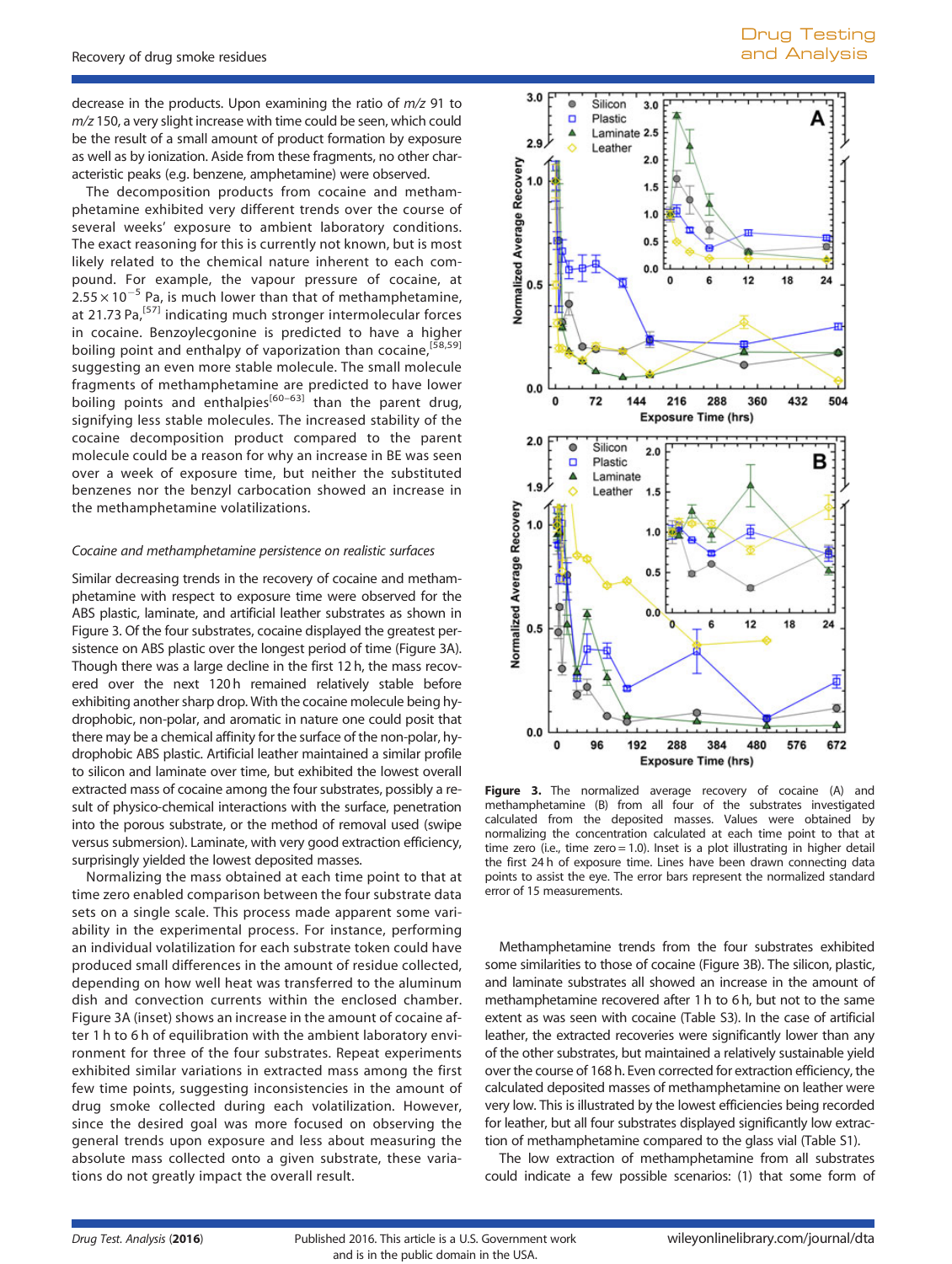equilibrium between methamphetamine molecules partitioning to the air and the substrate was reached early on in the exposure process and only a small amount of drug was then left on the surface to recover; (2) methamphetamine may not have the chemical structure or properties that attracts it to these surfaces and very little drug actually adsorbed to the substrate to be recovered; or (3) the wipe technique and/or the solvent used was ineffective at removing all of the methamphetamine from the surface. Future investigation into the efficacy of different solvents is needed to better understand the best route to recovering various drug molecules from these surfaces. Examination of more soft and porous substrates, like the artificial leather, would also be beneficial to identify substrates that may require a different extraction protocol and the parameters needed for field recovery situations.

There are surprisingly few studies involving the recovery of volatilized drugs from surfaces. The majority of published literature has focused on liquid drug samples spotted onto surfaces and either analyzed directly or removed for analysis, but studies that have examined aging of drugs on various surfaces can be compared here.<sup>[52,54]</sup> Lim Abdullah and Miskelly<sup>[52]</sup> used enclosed versus open experiments to observe the desorption of pseudoephedrine and methamphetamine from different materials over two days' time. They determined that surface material and texture influences recovery, where only 50 % to 60 % of the deposited sample was recovered from clean impermeable materials and that recovery decreased with age primarily from volatilization of the two compounds. Other investigators researched the use of newer technologies to test sample recovery from fabrics,<sup>[43]</sup> smooth and painted surfaces,<sup>[45]</sup> and building materials.<sup>[53]</sup>

The results from this work are most comparable to those collected in Martyny et al.'s wipe experiment with methamphetamine, even though the experimental parameters vary significantly between the two studies. Their group performed simulated methamphetamine smoking and cooking in a hotel room using between 100 mg and 2000 mg,  $[33]$  whereas in this study only 0.5 mg was volatilized at a time. The levels extracted from laminate substrates here were slightly higher than Martyny et al. reported from the table surfaces they measured,  $5.9 \times 10^{-3}$  µg/cm<sup>2</sup> compared to  $3.1 \times 10^{-3}$ μg/cm<sup>2</sup> for the lowest fractions and 0.38 μg/cm<sup>2</sup> compared to 0.17  $\mu$ g/cm<sup>2</sup> for the higher fractions. They also did not mention any measurement of extraction efficiency for the substrates they tested. In that regard, this work adds some context to the literature on how different volatilized drug molecules respond differently to the same non-wipe extraction treatment on a few common substrate materials.

The small masses detected on each substrate in this experiment may represent the trace quantities investigators may find adsorbed to various household or vehicular surfaces. Forensic investigators already look for the presence of smoked or unsmoked drugs in drug cases by swabbing or extracting empty packaging material and paraphernalia. They can also examine more complex surfaces for minute drug residues such as carpets or bodily fluids on clothing. The persistence of these drugs over the course of 504 h to 672 h, even after being left open to ambient room conditions, is significant for potential recovery of drug evidence. It should be noted that the experiments reported here only conducted a single volatilization per substrate token, which would deposit a small amount of residue compared to cases of multiple smoking sessions. In circumstances of habitual use within a given area, the concentrations and lifetime of cocaine and/or methamphetamine would be expected to increase.

#### Chemical and physical characteristics of residues

Attenuated total reflectance (ATR) was performed on aerosol residues in addition to mass spectrometry to corroborate findings. Macroscopic observation of cocaine residues showed two distinct areas: those that were more opaque in colour, usually around the edges of the residue; and those where the residue appeared more translucent, normally at the middle. Upon inspection with a light microscope, the more opaque areas tended to have a more structured crystalline appearance, whereas the translucent areas appeared less ordered with more amorphous features (Figure S3). Figure 4 illustrates the IR spectra obtained from areas of higher crystallinity over the course of 672 h exposure to ambient conditions. The initial spectra at time zero (gray) looks very similar to that for powdered cocaine freebase (black), which is consistent with the mass spectral results from ESI-MS. Some of those characteristic features were retained over the course of the next 672 h, though decreasing signal intensity and peak broadening was observed indicating a loss of crystallinity.<sup>[64]</sup> The more amorphous areas exhibited the same spectral features; however these areas displayed more heterogeneous broadening from the onset as well as slight shifts in peak position. These are most likely the result of the reduced crystallinity in these areas, but may also be a function of ATR operation.<sup>[64,65]</sup>

Methamphetamine aerosols also produced a white residue, visible to the eye, upon initial volatilization. However, analysis with



Figure 4. IR ATR spectra of cocaine freebase powder compared to that from the crystalline areas within the cocaine residue after volatilizing onto a slide and leaving it exposed to ambient laboratory conditions over the course of 672 h. Spectra are normalized to the tallest peak for each time point.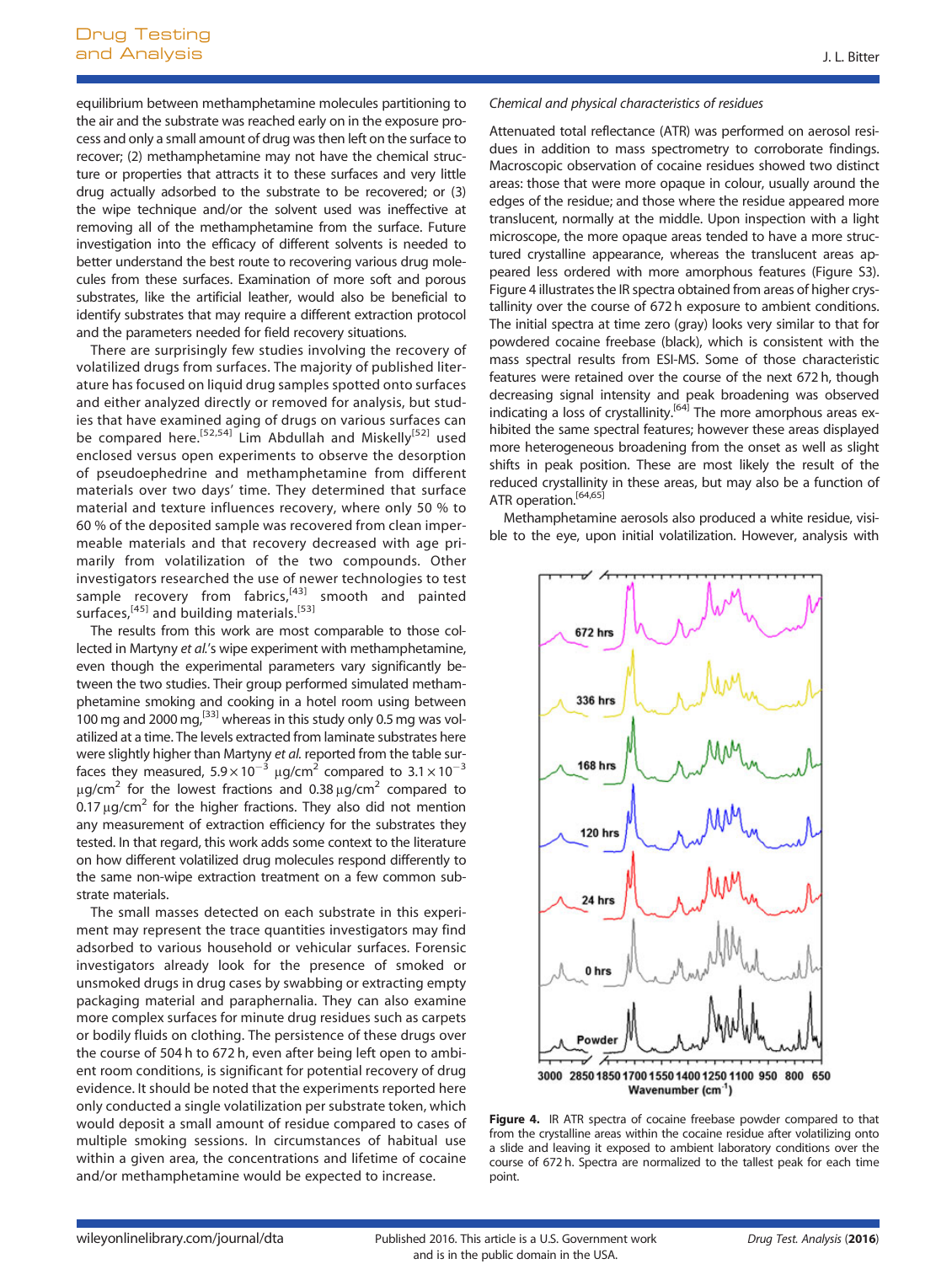ATR did not yield the same quality spectra as with the cocaine residue. Macroscopically the methamphetamine residue was similar to the cocaine in that the outer edges appeared more opaque, but investigation with the 10x objective indicated a scattering of small amorphous particles at the edges sometimes clumped together. In the middle of the residue, finding anything resembling particles or crystals with the  $10\times$  objective was difficult, indicating much smaller sized particles and/or a thin film covering the surface. The spectra resulting from analysis of these two regions were mostly featureless at time zero and for readings through the next 168 h. However, between 24 h and 120 h crystals began to form in small clusters which began branching outward (Figure S4). These needle-like crystal formations gave the most recognizable spectra for methamphetamine.

The IR spectra of aerosol residues confirmed mass spectral results out through 672 h of exposure to ambient conditions. This is significant in that the crystalline structure remains well enough intact for chemical identification via matching through a spectral library. The different crystal formations observed, where cocaine formed crystals more rectangular in shape while methamphetamine exhibited longer more needle-like crystals that branched outward from a center point, could potentially be useful in their own right. If a residue was visible, light microscopy and IR spectroscopy could be used for identifying pure drug smoke residues captured on surfaces. This observation could allow forensic investigators to examine undisturbed, flat surfaces where drug vapours may settle for evidence of drug activity. However, it is noted that these structures change over time during exposure to environmental conditions. Adulterant or diluent chemicals may also alter the crystal structures and the resulting IR spectra formed by these aerosols, and a chromatographic technique coupled to a mass spectrometer would yield more identifiable information.

#### Identifying physical characteristics of drug aerosols

Since ESI-MS and IR did not indicate that there were any chemical differences between smoked and unsmoked drug samples, powdered drugs and aerosols that had been collected onto silicon wafers were examined by SEM to ascertain if there existed any distinguishing physical features of interest. Figure 5 shows images of pure cocaine (Figure 5A) and methamphetamine (Figure 5E) powders alongside smoke residues from three different time points spanning the first 168 h of ambient exposure. The pure powders were jagged and crystalline in appearance, with the cocaine freebase looking more amorphous than the salt. The cocaine (Figures 5B–5D) and methamphetamine (Figures 5F–5H) aerosols, volatilized from the dried deposits, exhibit some of the same particle characteristics of the powders, as well as some other interesting features such as amorphous rounded particles, spotting, and rings across the surface. Particles ranging in size from less than 250 nm to upwards of 10 μm were observed over the course of exposure to ambient conditions for both drugs examined. Clusters of these smaller particles were also seen as large as 80 μm across. Size distribution measurements were not attempted with the SEM, however more information on particle size as measured with an inertial impactor can be found in the Supporting Information.

The images from this time lapse study suggest that there are some small physical differences between the aerosols and the unsmoked powders. A number of possible reactions could happen during the volatilization process, including transformations that may occur once the aerosols and vapours deposit onto the surface. Solid aerosol particles were seen with characteristics very similar to that of the powder, which may indicate that small solid chunks are physically being ejected from the heated surfaces. It also could be the result of a melting and reformation process where volatile gas phase molecules condense from the air as they cool to form liquid droplets and subsequently very small particles.<sup>[66]</sup> These could deposit onto the substrate if there is sufficient time from when they begin to condense to the time they reach the substrate. The crystal growth and formation exhibited by methamphetamine suggests that this process can occur once the molecules are already on the surface. Some evidence of this was also seen with cocaine, where small square crystals formed at the center of small droplets or around the edges of rings (Figure S5). This migration of molecules to eventually form small crystals may account for a dearth of noticeable particles in the centers of the wafers at time zero, which showed some large particles scattered near the edge of the wafer more than anywhere else. Though interesting, these small physical differences may not be of any practical use in forensic investigations.



Figure 5. SEM images of cocaine (top) and methamphetamine (bottom) powders (A and E) shown alongside aerosols collected after volatilization at 200 °C, and after being exposed to ambient laboratory conditions for 6 h (B and F), 48 h (C and G), and 168 h (D and H). The horizontal field width of each image is 102 μm.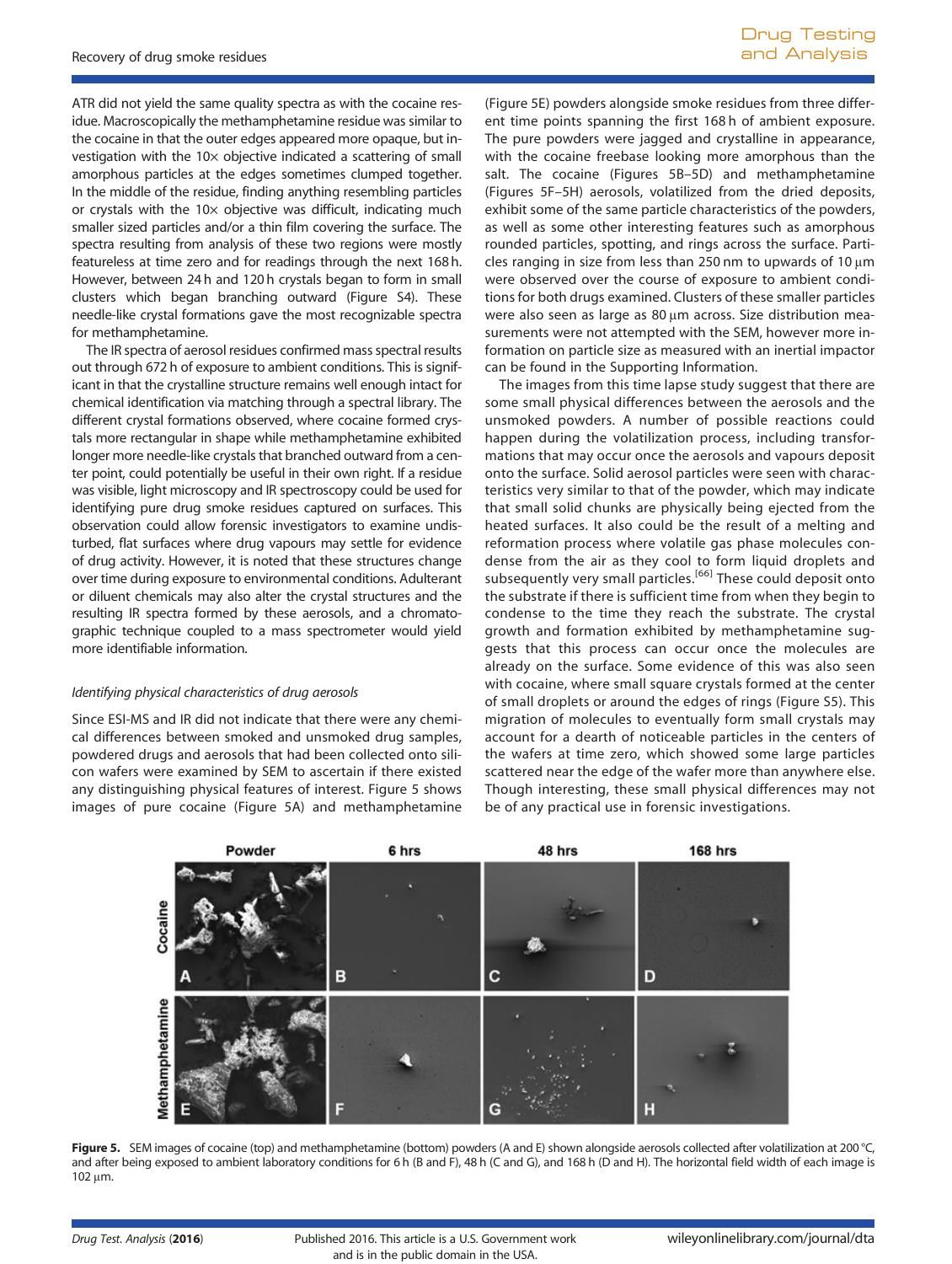## Conclusions

The goal of this work was to understand the chemical and physical characteristics of illicit drug smoke residues, as well as if their recovery and use was practical as trace evidence in forensic investigations. Immediately after volatilization at 200 °C, samples of cocaine extracted from the four different substrates and analyzed by ESI-MS were primarily composed of the characteristic molecular ion. Methamphetamine samples contained not only the molecular ion, but two major decomposition products as well. Different trends were observed for the decomposition products in relation to the parent molecule. Benzoylecgonine (m/z 290) showed an increase even while the parent cocaine molecule decreased over time, whereas the substituted benzenes (1-phenylpropene, allylbenzene, methylstyrene) and the benzyl carbocation fragments did not display any significant changes with time. Overall, chemical analysis successfully showed that trace quantities of illicit drug residue adhered to various household-type surfaces (ABS plastic, laminate, artificial leather) and could be viably recovered for at least four weeks under the conditions examined (22 °C  $\pm$  1 °C, 1.01  $\times$  10<sup>5</sup> Pa, and 16 % RH ± 2 %). Masses as low as 1.5 ng were detected in extracted samples out through 672 h of exposure to ambient laboratory conditions. This would be useful to investigators who may need to prove evidence of drug abuse for days or weeks after a smoking event and without needing to have the powdered drug present. The identifications of these drug residues were confirmed by IR spectroscopy using ATR, and crystalline features unique to the aerosols were observed using light and electron microscopy.

The work from this study has important implications in other areas besides forensic science. For example, swipe sampling for trace explosives and narcotics often uses an oven temperature between 200 °C and 250 °C. By volatilizing drug samples at 200 °C, this work is a first step to understanding how temperature affects volatilization in ambient ionization techniques. With the particle impactor, we collected approximately 10% to 20% of the drug as particles, but an unknown amount was either in the form of vapour phase molecules or was lost. Investigation into how temperature affects the particle/vapour ratio would be important to the detection and analysis of these chemicals of interest. This ratio may also be affected by the presence of other drugs, adulterants, or cutting and bulking agents. This work is also relevant to public and environmental health concerns regarding exposure to third-hand smoke, which is directly related to persistence. As was discovered here, the deposited particles and vapours that compose the smoke residue from a single small scale volatilization persisted for four weeks under relatively calm ambient conditions. Different environmental conditions, in conjunction with multiple smoking events, could produce a sustained persistence of these drugs or even convert them to more toxic products. Individuals indirectly exposed to those residues would then be at risk.

This persistence and aging study has provided an important introduction into the area of realistic smoke residues from illicit substances, a topic which has been largely absent from the literature. Physical characterization shed light on particle shape at different time frames, and chemical analysis helped provide understanding into the persistence and decomposition of smoke residues. These combined results imply that aerosol residues from drug smoking activity possess promising chemical and physical characteristics that could be utilized in future forensic investigations. However, deeper investigation is necessary to determine the robustness of these smoke residues as a form of trace evidence, including being able to quantify decomposition products. An in depth study

exploring various extraction protocols for different substrate materials, and an examination of realistic environmental exposure conditions found in homes would acquire much needed information on persistence and viability of these smoke products. Additional work on mimicking realistic smoking events with multiple exposures over prescribed intervals of time would be useful in obtaining chemical information on build up and break down products. Future studies wish to address these key issues.

#### Acknowledgements

JLB would like to thank the National Research Council for funding this work through a postdoctoral fellowship. She would also like to thank her colleagues: Matt Staymates for providing machined and printed parts for the experimental set-up, Ed Sisco for help with instrument set-up and data analysis, Bob Fletcher for helpful discussions about aerosols, Jeff Lawrence for inkjet printing samples, and Greg Gillen for jumpstarting the work and with help brainstorming ideas.

## Disclaimer

Certain commercial equipment, instruments, or materials are identified in this document. Such identification does not imply recommendation or endorsement by the National Institute of Standards and Technology, nor does it imply that the products identified are necessarily the best available for the purpose.

## References

- [1] J. Bose, K. Downey, B. Han, S. L. Hedden, A. Hughes, J. Kennet, R. Lipari, P. Muhuri, G. O'Neill, D. Painter, P. Tice. Results from the 2013 National Survey on Drug Use and Health: Summary of National Findings, U.S. DEPARTMENT OF HEALTH AND HUMAN SERVICES, Substance Abuse and Mental Health Services Administration, Center for Behavioral Health Statistics and Quality, Rockville, MD, 2014.
- [2] M. Huerta-Fontela, M. T. Galceran, F. Ventura. Stimulatory drugs of abuse in surface waters and their removal in a conventional drinking water treatment plant. Environ. Sci. Technol. 2008, 42, 6809.
- [3] M. R. Boleda, M. T. Galceran, F. Ventura. Behavior of pharmaceuticals and drugs of abuse in a drinking water treatment plant (Dwtp) using combined conventional and ultrafiltration and reverse osmosis (Uf/Ro) treatments. Environ. Pollut. 2011, 159, 1584.
- [4] E. Zuccato, C. Chiabrando, S. Castiglioni, D. Calamari, R. Bagnati, S. Schiarea, R. Fanelli. Cocaine in surface waters: A new evidencebased tool to monitor community drug abuse. Environ. Health. 2005, 4, 14.
- [5] M. R. Boleda, M. T. Galceran, F. Ventura. Trace determination of cannabinoids and opiates in wastewater and surface waters by ultraperformance liquid chromatography–tandem mass spectrometry. J. Chromatogr. A. 2007, 1175, 38.
- [6] C. J. Banta-Green, J. A. Field, A. C. Chiaia, D. L. Sudakin, L. Power, De Montigny. The Spatial Epidemiology of Cocaine, Methamphetamine and 3,4-Methylenedioxymethamphetamine (Mdma) use: A demonstration using a population measure of community drug load derived from municipal wastewater. Addiction. 2009, 104, 1874.
- [7] A. Cecinato, C. Balducci. Detection of cocaine in the airborne particles of the Italian cities Rome and Taranto. J. Sep. Sci. 2007, 30, 1930.
- [8] A. Cecinato, C. Balducci, G. Nervegna. Occurrence of cocaine in the air of the world's cities: An emerging problem? A new tool to investigate the social incidence of drugs? Sci. Total Environ. 2009, 407, 1683.
- [9] C. Postigo, M. J. Lopez de Alda, M. Viana, X. Querol, A. Alastuey, B. Artiñano, D. Barceló. Determination of drugs of abuse in airborne particles by pressurized liquid extraction and liquid chromatographyelectrospray-tandem mass spectrometry. Anal. Chem. 2009, 81, 4382.
- [10] M. D. Van Loy, V. C. Lee, L. A. Gundel, J. M. Daisey, R. G. Sextro, W. W. Nazaroff. Dynamic behavior of semivolatile organic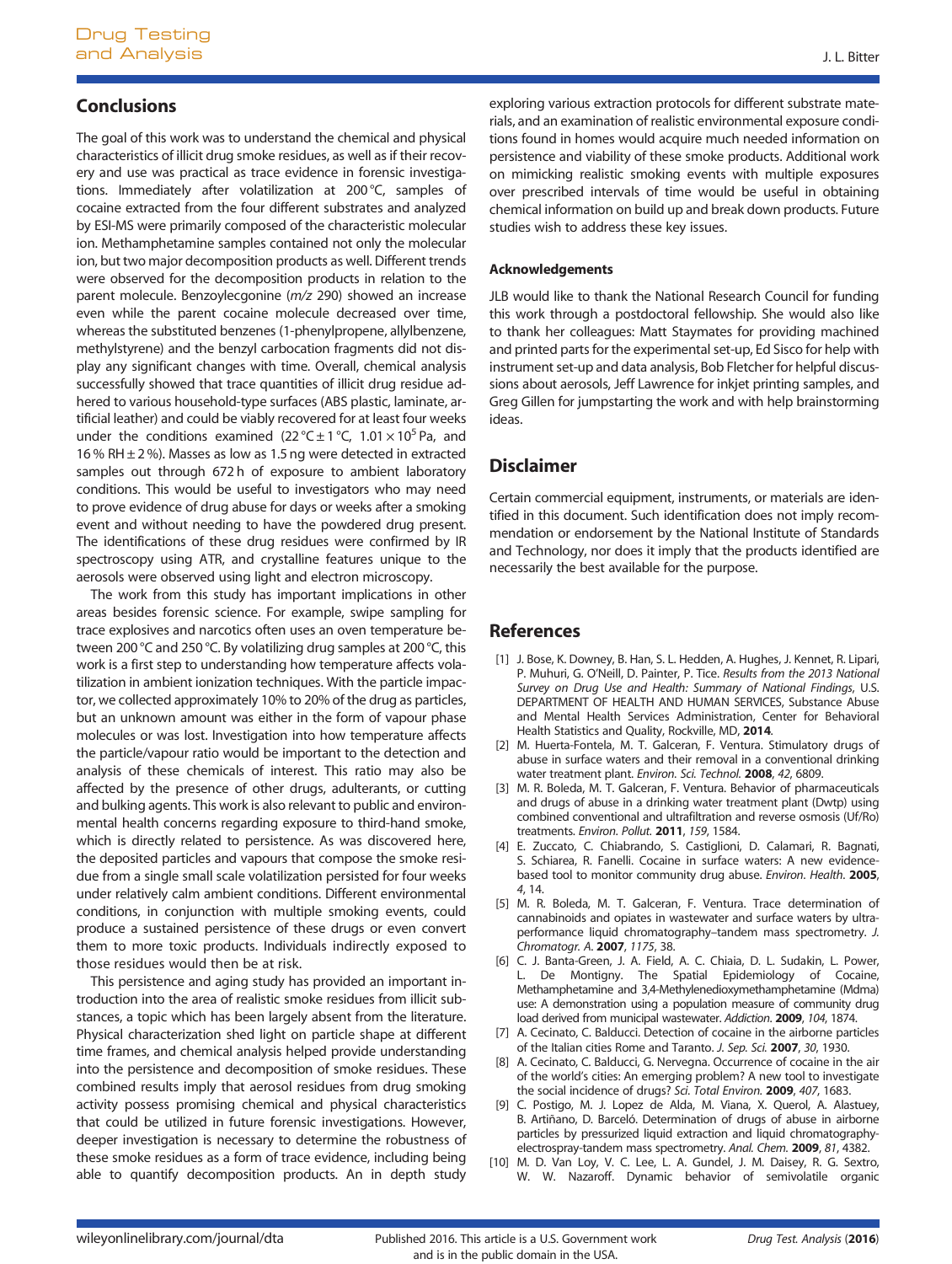compounds in indoor air. 1. nicotine in a stainless steel chamber. Environ. Sci. Technol. 1997, 31, 2554.

- [11] M. D. Van Loy, W. J. Riley, J. M. Daisey, W. W. Nazaroff. Dynamic behavior of semivolatile organic compounds in indoor air. 2. nicotine and phenanthrene with carpet and wallboard. Environ. Sci. Technol. 2001, 35, 560.
- [12] B. C. Singer, A. T. Hodgson, K. S. Guevarra, E. L. Hawley, W. W. Nazaroff. Gas-phase organics in environmental tobacco smoke. 1. effects of smoking rate, ventilation, and furnishing level on emission factors. Environ. Sci. Technol. 2002, 36, 846.
- [13] B. C. Singer, A. T. Hodgson, W. W. Nazaroff. Gas-phase organics in environmental tobacco smoke: 2. Exposure-relevant emission factors and indirect exposures from habitual smoking. Atmos. Environ. 2003, 37, 5551.
- [14] B. C. Singer, K. L. Revzan, T. Hotchi, A. T. Hodgson, N. J. Brown. Sorption of organic gases in a furnished room. Atmos. Environ. 2004, 38, 2483.
- [15] H. Destaillats, B. C. Singer, S. K. Lee, L. A. Gundel. Effect of ozone on nicotine desorption from model surfaces: evidence for heterogeneous chemistry. Environ. Sci. Technol. 2006, 40, 1799.
- [16] L. Petrick, H. Destaillats, I. Zouev, S. Sabach, Y. Dubowski. Sorption, desorption, and surface oxidative fate of nicotine. Phys. Chem. Chem. Phys. 2010, 12, 10356.
- [17] L. M. Petrick, M. Sleiman, Y. Dubowski, L. A. Gundel, H. Destaillats. Tobacco smoke aging in the presence of ozone: A room-sized chamber study. Atmos. Environ. 2011, 45, 4959.
- [18] S. F. Schick, K. F. Farraro, C. Perrino, M. Sleiman, G. van de Vossenberg, M. P. Trinh, S. K. Hammond, B. M. Jenkins, J. Balmes. Thirdhand cigarette smoke in an experimental chamber: evidence of surface deposition of nicotine, nitrosamines and polycyclic aromatic hydrocarbons and De Novo formation of Nnk. Tob. Control. 2014, 23, 152.
- [19] P. J. E. Quintana, G. E. Matt, D. Chatfield, J. M. Zakarian, A. L. Fortmann, E. Hoh. Wipe sampling for nicotine as a marker of thirdhand tobacco smoke contamination on surfaces in homes, cars, and hotels. Nicotine Tob. Res. 2013, 15, 1555.
- [20] J. P. Winickoff, J. Friebely, S. E. Tanski, C. Sherrod, G. E. Matt, M. F. Hovell, R. C. McMillen. Beliefs about the health Effects of "Thirdhand" smoke and home smoking bans. Pediatrics. 2009, 123, e74.
- [21] G. E. Matt, P. J. E. Quintana, J. M. Zakarian, A. L. Fortmann, D. A. Chatfield, E. Hoh, A. M. Uribe, M. F. Hovell. When smokers move out and nonsmokers move in: Residential thirdhand smoke pollution and exposure. Tob. Control. 2011, 20.
- [22] T. P. Whitehead, C. Metayer, J.-S. Park, M. Does, P. A. Buffler, S. M. Rappaport. Levels of nicotine in dust from homes of smokeless tobacco users. Nicotine Tob. Res. 2013, 15, 2045.
- [23] C. A. Snyder, R. W. Wood, J. F. Graefe, A. Bowers, K. Magar. "Crack Smoke" is a respirable aerosol of cocaine base. Pharmacol. Biochem. Behav. 1988, 29, 93.
- [24] R. W. Wood, J. Shojaie, C. P. Fang, J. F. Graefe. Methylecgonidine coats the crack particle. Pharmacol. Biochem. Behav. 1996, 53, 57.
- [25] M. G. Klous, W. C. Lee, W. van den Brink, J. M. van Ree, J. H. Beijnen. Volatilisation of diacetylmorphine: In Vitro simulation of 'Chasing the Dragon'. Die. Pharmazie. 2006, 61, 438.
- [26] B. R. Martin, L. P. Lue, J. P. Boni. Pyrolysis and volatilization of cocaine. J. Anal. Tox. 1989, 13, 158.
- [27] C. E. Cook, A. R. Jeffcoat. Pyrolytic degradation of heroin, phencyclidine, and cocaine: Identification of products and some observations on their metabolism. NIDA Res. Monogr. 1990, 99, 97.
- [28] Y. Nakahara, A. Ishigami. Inhalation efficiency of free-base cocaine by pyrolysis of 'crack' and cocaine hydrochloride. J. Anal. Tox. 1991, 15, 105.
- [29] M. Gayton-Ely, D. M. Shakleya, S. C. Bell. Application of a pyroprobe to simulate smoking and metabolic degradation of abused drugs through analytical pyrolysis\*. J. Forensic Sci. 2007, 52, 473.
- [30] D. M. Shakleya, A. E. Plumley, J. C. Kraner, S. C. Bell, P. S. Callery. Trace evidence of trans-phenylpropene as a marker of smoked methamphetamine. J. Anal. Tox. **2008**, 32, 705.
- [31] M. Sato, M. Hida, H. Nagase. Analysis of pyrolysis products of methamphetamine. J. Anal. Tox. 2004, 28, 638.
- [32] B. A. Goldberger, D. M. Martin, M. S. Gold. Opium Smoke: The Study of Second- and Third-Hand Exposure in Women and Children of Afghanistan, Department of State, Bureau for International Narcotics and Law Enforcement Affairs, Folsom, CA, 2010.
- [33] J. W. Martyny, S. L. Arbuckle, C. S. McCammon Jr., N. Erb, M. Van Dyke. Methamphetamine contamination on environmental surfaces caused by simulated smoking of methamphetamine. J. Chem. Health Saf. 2008, 15, 25.
- [34] G. Morrison, N. V. Shakila, K. Parker. Accumulation of gas-phase methamphetamine on clothing, toy fabrics, and skin oil. Indoor Air. 2015, 25, 405.
- [35] D. Poppendieck, G. Morrison, R. Corsi. Desorption of a methamphetamine surrogate from wallboard under remediation conditions. Atmos. Environ. 2015, 106, 477.
- [36] A. Garg, D. W. Solas, L. H. Takahashi, J. V. Cassella. Forced degradation of fentanyl: Identification and analysis of impurities and degradants. J. Pharm. Biomed. Anal. 2010, 53, 325.
- [37] L. Bijlsma, J. V. Sancho, F. Hernández, W. M. A. Niessen. Fragmentation pathways of drugs of abuse and their metabolites based on Qtof Ms/ Ms and Mse accurate-mass spectra. J. Mass Spectrom. 2011, 46, 865.
- [38] B. K. Logan, D. T. Stafford, I. R. Tebbett, C. M. Moore. Rapid screening for 100 basic drugs and metabolites in urine using cation exchange solidphase extraction and high-performance liquid chromatography with diode array detection. J. Anal. Toxicol. 1990, 14, 154.
- [39] P. M. Jeanville, E. S. Estapé, I. T.-N. de Jeanville. The effect of liquid chromatography eluents and additives on the positive ion responses of cocaine, benzoylecgonine, and ecgonine methyl ester using electrospray ionization. Int. J. Mass Spectrom. 2003, 227, 247.
- [40] T. Gostič, S. Klemenc, B. Štefane. A Study of the thermal decomposition of adulterated cocaine samples under optimized aerobic pyrolytic conditions. Forensic Sci. Int. 2009, 187, 19.
- [41] K. L. Peterson, B. K. Logan, G. D. Christian. Detection of cocaine and its polar transformation products and metabolites in human urine. Forensic Sci. Int. 1995, 73, 183.
- [42] A. Cailleux, A. L. Bouil, B. Auger, G. Bonsergent, A. Turcant, P. Allain. Determination of opiates and cocaine and its metabolites in biological fluids by high-performance liquid chromatography with electrospray tandem mass spectrometry. J. Anal. Toxicol. 1999, 23, 620.
- [43] N. Talaty, C. C. Mulligan, D. R. Justes, A. U. Jackson, R. J. Noll, R. G. Cooks. Fabric analysis by ambient mass spectrometry for explosives and drugs. Analyst. 2008, 133, 1532.
- [44] S. Soparawalla, G. A. Salazar, E. Sokol, R. H. Perry, R. G. Cooks. Trace detection of non-uniformly distributed analytes on surfaces using mass transfer and large-area desorption electrospray ionization (Desi) mass spectrometry. Analyst. 2010, 135, 1953.
- [45] A. H. Grange, G. W. Sovocool. Detection of illicit drugs on surfaces using direct analysis in real time (Dart) time-of-flight mass spectrometry. Rapid Commun. Mass Spectrom. 2011, 25, 1271.
- [46] L. T. Demoranville, T. M. Brewer. Ambient pressure thermal desorption ionization mass spectrometry for the analysis of substances of forensic interest. Analyst. 2013, 138, 5332.
- [47] R. G. Weston. Quick screening of crystal methamphetamine/methyl sulfone exhibits by raman spectroscopy. J. Forensic Sci. 2010, 55, 1068.
- [48] C. A. F. O. Penido, M. T. T. Pacheco, R. A. Zângaro, L. Silveira. Identification of different forms of cocaine and substances used in adulteration using near-infrared raman spectroscopy and infrared absorption spectroscopy. J. Forensic Sci. 2015, 60, 171.
- [49] M. D. Hargreaves, K. Page, T. Munshi, R. Tomsett, G. Lynch, H. G. M. Edwards. Analysis of seized drugs using portable raman spectroscopy in an airport environment—a proof of principle study. J. Raman Spectrosc. 2008, 39, 873.
- [50] P. Guerra-Diaz, S. Gura, J. R. Almirall. Dynamic planar solid phase microextraction-ion mobility spectrometry for rapid field air sampling and analysis of illicit drugs and explosives. Anal. Chem. 2010, 82, 2826.
- [51] C. Weyermann, Y. Mimoune, F. Anglada, G. Massonnet, P. Esseiva, P. Buzzini. Applications of a transportable raman spectrometer for the in situ detection of controlled substances at border Controls. Forensic Sci. Int. 2011, 209, 21.
- [52] A. F. Lim Abdullah, G. M. Miskelly. Recoveries of trace pseudoephedrine and methamphetamine residues from impermeable household surfaces: Implications for sampling methods used during remediation of clandestine methamphetamine laboratories. Talanta. 2010, 81, 455.
- [53] J. Moran, H. McCall, B. Yeager, S. Bell. Characterization and validation of ion mobility spectrometry in methamphetamine clandestine laboratory remediation. Talanta. 2012, 100, 196.
- [54] S. B. Madireddy, V. R. Bodeddula, S. K. Mansani, M. J. M. Wells, J. O. Boles. Wipe sampling of amphetamine-type stimulants and recreational drugs on selected household surfaces with analysis by ultraperformance liquid chromatography quadrupole time-of-flight mass spectrometry. J. Hazard. Mater. 2013, 254-255, 46.
- [55] D. Hatsukami, R. Keenan, M. Carroll, E. Colon, D. Geiske, B. Wilson, M. Huber. A method for delivery of precise doses of smoked cocainebase to humans. Pharmacol. Biochem. Behav. 1990, 36, 1.